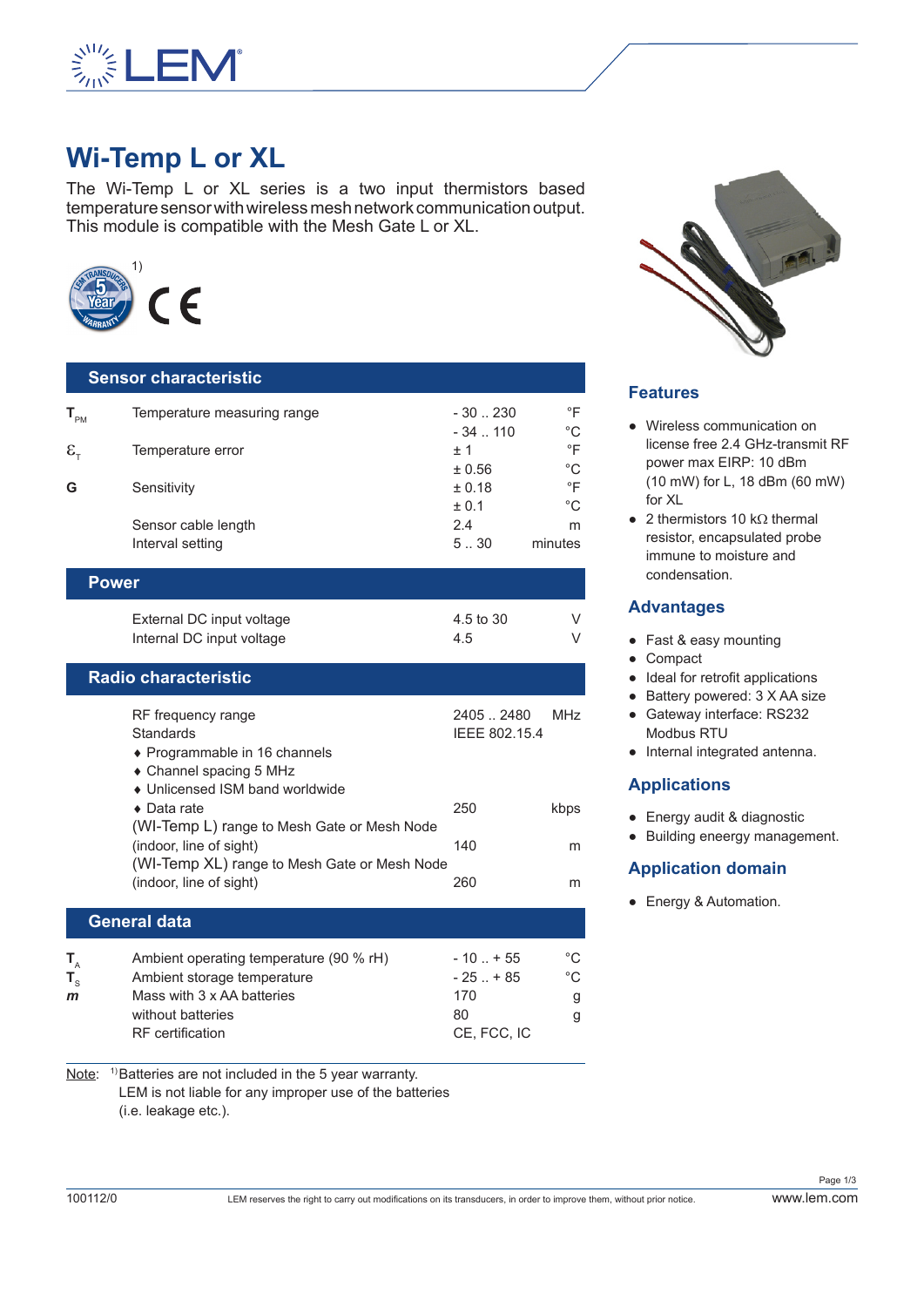

## **Wi-Temp L or XL**

#### **Typical battery life time**

The battery life depends on Interval setting and other environmental parameters.

The values below are indicative and may change according to usage conditions and battery choice.

Interval setting: 300 s (5') Battery capacity: 2160 mAh (AA size Alkaline, 80 % x 2700 mAh) Battery life time (theoretical): 9 years

Important notice: alkaline batteries have typical shelf life of 7 years @ 21°C, 80 % of initial capacity. For more long-term applications, alkaline batteries may be replaced, to advantage, by Lithium batteries (typical shelf life of 15 years @ 21°C, 90 % of initial capacity).